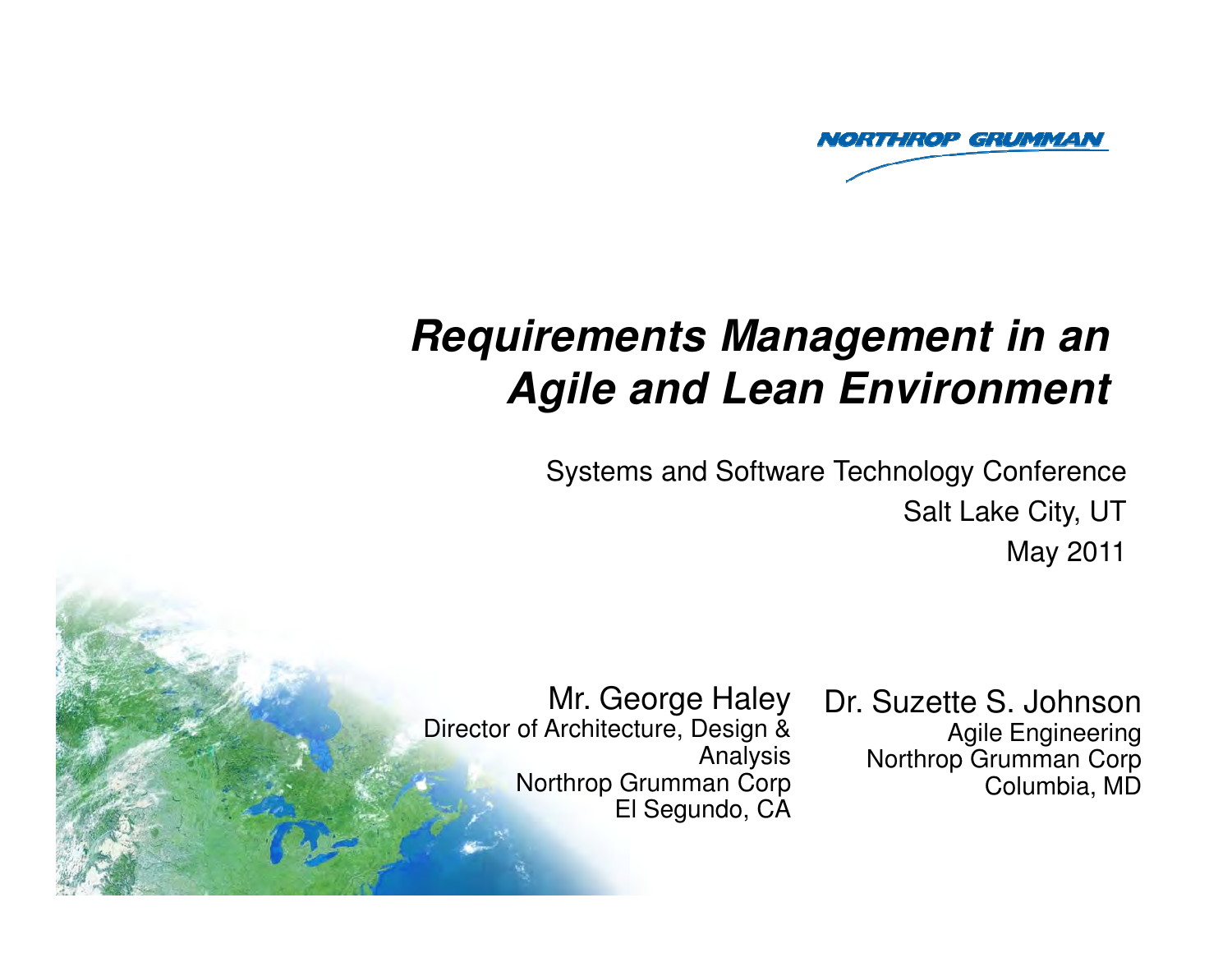|                                                                                                                                                                                                                                                                                                                                                                                                                                                                                                                                                                                                                                                                                                                                                                                                                                                                    | Form Approved<br>OMB No. 0704-0188 |                                                     |                                                   |                |                                                  |  |  |  |
|--------------------------------------------------------------------------------------------------------------------------------------------------------------------------------------------------------------------------------------------------------------------------------------------------------------------------------------------------------------------------------------------------------------------------------------------------------------------------------------------------------------------------------------------------------------------------------------------------------------------------------------------------------------------------------------------------------------------------------------------------------------------------------------------------------------------------------------------------------------------|------------------------------------|-----------------------------------------------------|---------------------------------------------------|----------------|--------------------------------------------------|--|--|--|
| Public reporting burden for the collection of information is estimated to average 1 hour per response, including the time for reviewing instructions, searching existing data sources, gathering and<br>maintaining the data needed, and completing and reviewing the collection of information. Send comments regarding this burden estimate or any other aspect of this collection of information,<br>including suggestions for reducing this burden, to Washington Headquarters Services, Directorate for Information Operations and Reports, 1215 Jefferson Davis Highway, Suite 1204, Arlington<br>VA 22202-4302. Respondents should be aware that notwithstanding any other provision of law, no person shall be subject to a penalty for failing to comply with a collection of information if it<br>does not display a currently valid OMB control number. |                                    |                                                     |                                                   |                |                                                  |  |  |  |
| 1. REPORT DATE<br><b>MAY 2011</b>                                                                                                                                                                                                                                                                                                                                                                                                                                                                                                                                                                                                                                                                                                                                                                                                                                  |                                    | <b>3. DATES COVERED</b><br>00-00-2011 to 00-00-2011 |                                                   |                |                                                  |  |  |  |
| <b>4. TITLE AND SUBTITLE</b>                                                                                                                                                                                                                                                                                                                                                                                                                                                                                                                                                                                                                                                                                                                                                                                                                                       | 5a. CONTRACT NUMBER                |                                                     |                                                   |                |                                                  |  |  |  |
| <b>Requirements Management in an Agile and Lean Environment</b>                                                                                                                                                                                                                                                                                                                                                                                                                                                                                                                                                                                                                                                                                                                                                                                                    |                                    |                                                     |                                                   |                | <b>5b. GRANT NUMBER</b>                          |  |  |  |
|                                                                                                                                                                                                                                                                                                                                                                                                                                                                                                                                                                                                                                                                                                                                                                                                                                                                    | 5c. PROGRAM ELEMENT NUMBER         |                                                     |                                                   |                |                                                  |  |  |  |
| 6. AUTHOR(S)                                                                                                                                                                                                                                                                                                                                                                                                                                                                                                                                                                                                                                                                                                                                                                                                                                                       |                                    | <b>5d. PROJECT NUMBER</b>                           |                                                   |                |                                                  |  |  |  |
|                                                                                                                                                                                                                                                                                                                                                                                                                                                                                                                                                                                                                                                                                                                                                                                                                                                                    |                                    |                                                     |                                                   |                | <b>5e. TASK NUMBER</b>                           |  |  |  |
|                                                                                                                                                                                                                                                                                                                                                                                                                                                                                                                                                                                                                                                                                                                                                                                                                                                                    |                                    |                                                     |                                                   |                | <b>5f. WORK UNIT NUMBER</b>                      |  |  |  |
| 7. PERFORMING ORGANIZATION NAME(S) AND ADDRESS(ES)<br>8. PERFORMING ORGANIZATION<br><b>REPORT NUMBER</b><br>Northrop Grumman Corp,9160 Guilford Road, Columbia, MD,21046-1803                                                                                                                                                                                                                                                                                                                                                                                                                                                                                                                                                                                                                                                                                      |                                    |                                                     |                                                   |                |                                                  |  |  |  |
| 9. SPONSORING/MONITORING AGENCY NAME(S) AND ADDRESS(ES)                                                                                                                                                                                                                                                                                                                                                                                                                                                                                                                                                                                                                                                                                                                                                                                                            |                                    | 10. SPONSOR/MONITOR'S ACRONYM(S)                    |                                                   |                |                                                  |  |  |  |
|                                                                                                                                                                                                                                                                                                                                                                                                                                                                                                                                                                                                                                                                                                                                                                                                                                                                    |                                    |                                                     |                                                   |                | <b>11. SPONSOR/MONITOR'S REPORT</b><br>NUMBER(S) |  |  |  |
| 12. DISTRIBUTION/AVAILABILITY STATEMENT<br>Approved for public release; distribution unlimited                                                                                                                                                                                                                                                                                                                                                                                                                                                                                                                                                                                                                                                                                                                                                                     |                                    |                                                     |                                                   |                |                                                  |  |  |  |
| <b>13. SUPPLEMENTARY NOTES</b><br>Presented at the 23rd Systems and Software Technology Conference (SSTC), 16-19 May 2011, Salt Lake<br>City, UT. Sponsored in part by the USAF. U.S. Government or Federal Rights License                                                                                                                                                                                                                                                                                                                                                                                                                                                                                                                                                                                                                                         |                                    |                                                     |                                                   |                |                                                  |  |  |  |
| 14. ABSTRACT                                                                                                                                                                                                                                                                                                                                                                                                                                                                                                                                                                                                                                                                                                                                                                                                                                                       |                                    |                                                     |                                                   |                |                                                  |  |  |  |
| <b>15. SUBJECT TERMS</b>                                                                                                                                                                                                                                                                                                                                                                                                                                                                                                                                                                                                                                                                                                                                                                                                                                           |                                    |                                                     |                                                   |                |                                                  |  |  |  |
| 16. SECURITY CLASSIFICATION OF:                                                                                                                                                                                                                                                                                                                                                                                                                                                                                                                                                                                                                                                                                                                                                                                                                                    |                                    | 17. LIMITATION OF                                   | 18. NUMBER                                        | 19a. NAME OF   |                                                  |  |  |  |
| a. REPORT<br>unclassified                                                                                                                                                                                                                                                                                                                                                                                                                                                                                                                                                                                                                                                                                                                                                                                                                                          | b. ABSTRACT<br>unclassified        | c. THIS PAGE<br>unclassified                        | <b>ABSTRACT</b><br>Same as<br><b>Report (SAR)</b> | OF PAGES<br>25 | <b>RESPONSIBLE PERSON</b>                        |  |  |  |

**Standard Form 298 (Rev. 8-98)**<br>Prescribed by ANSI Std Z39-18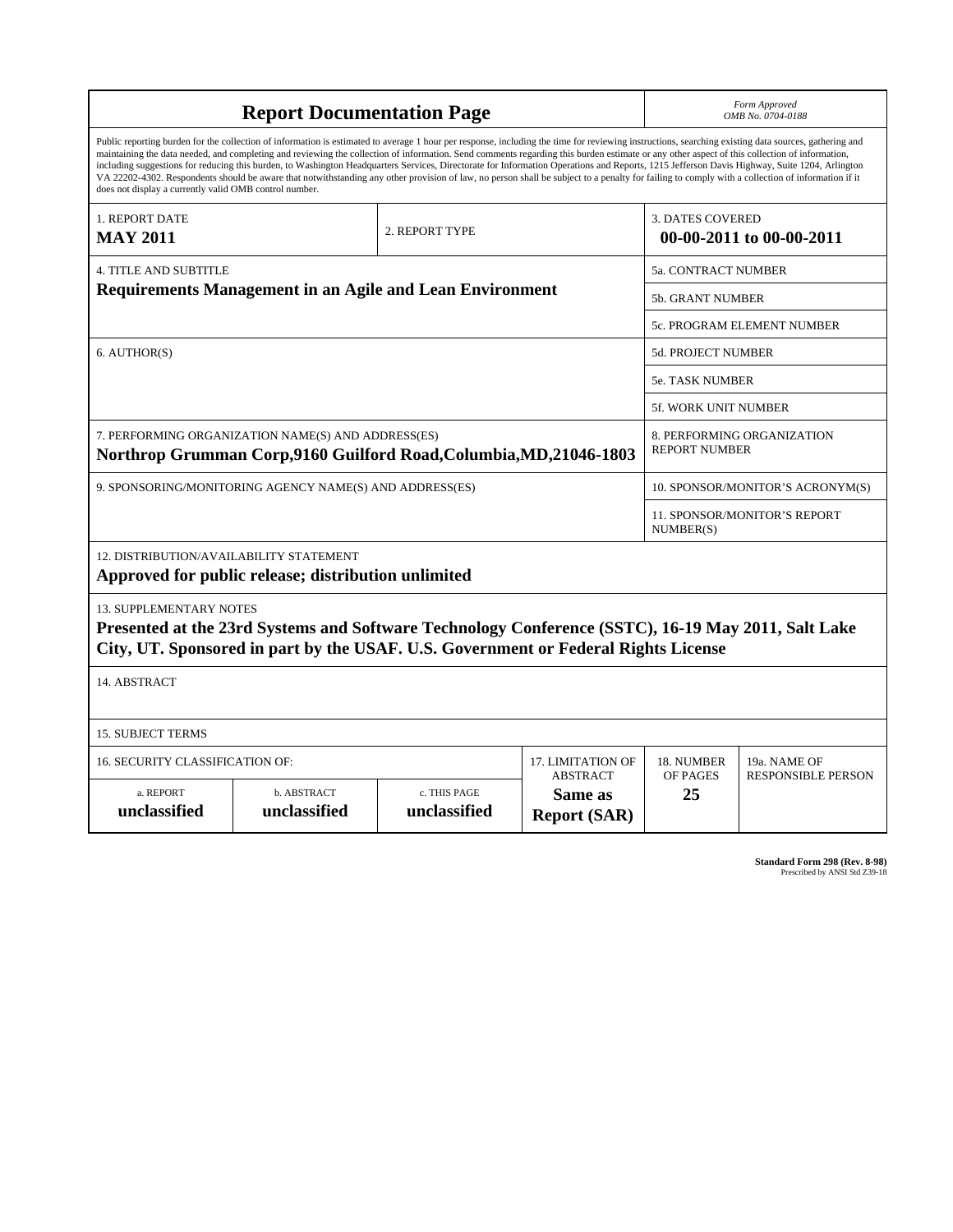



- •Defining an Agile Environment
- •Requirements, Use Cases, User Stories
- $\bullet$ Levels Planning
- $\bullet$ User Story Verification and Validation
- $\bullet$ **Summary**
- •References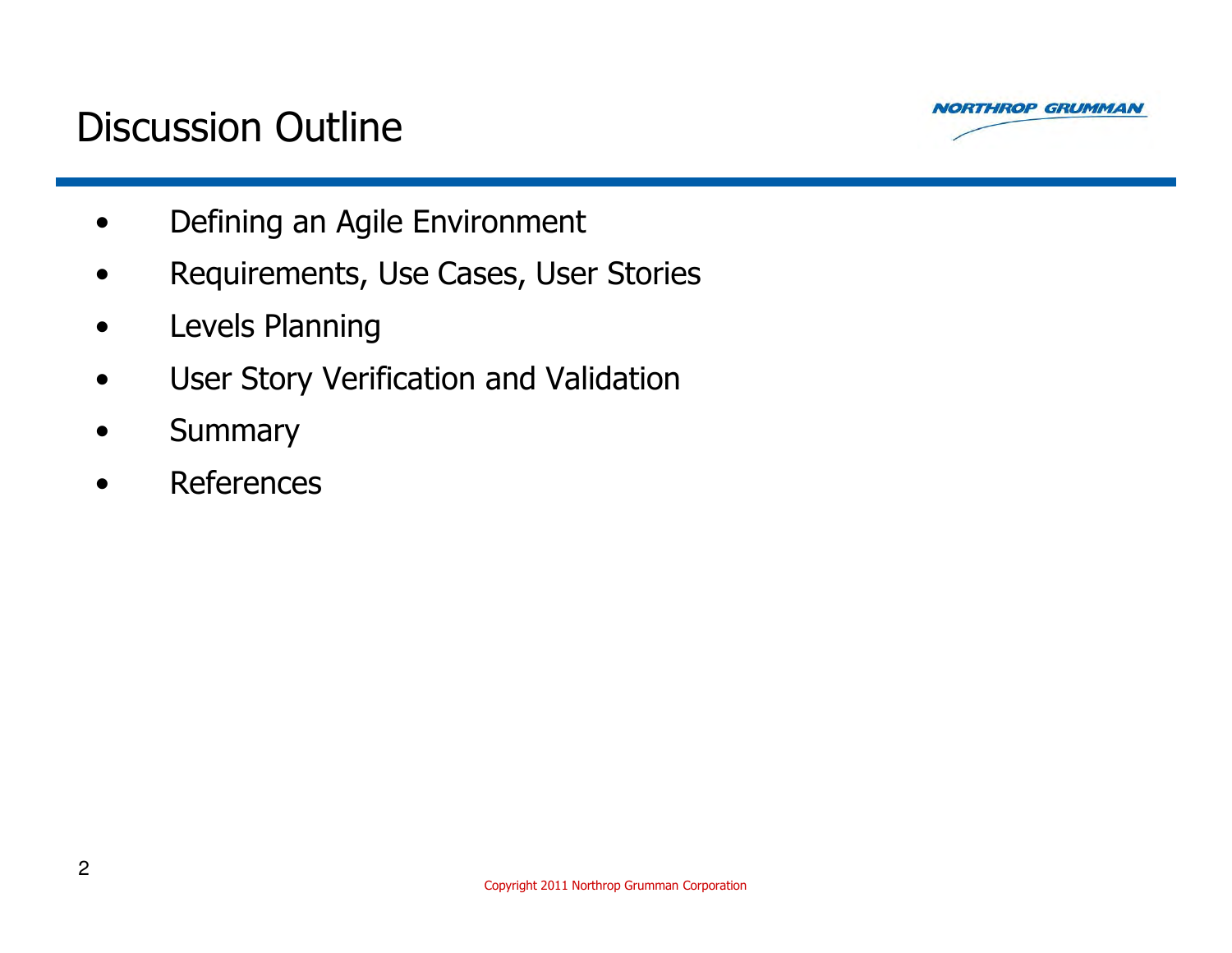

- •Adaptive, Responsive, Continuous Improvement, Evolving
- •Improved transparency of progress
- •End-to-end accountability and ownership
- •Reduces time-to-deploy operational capability
- • Ability to adapt to changing requirements and new technological advancements

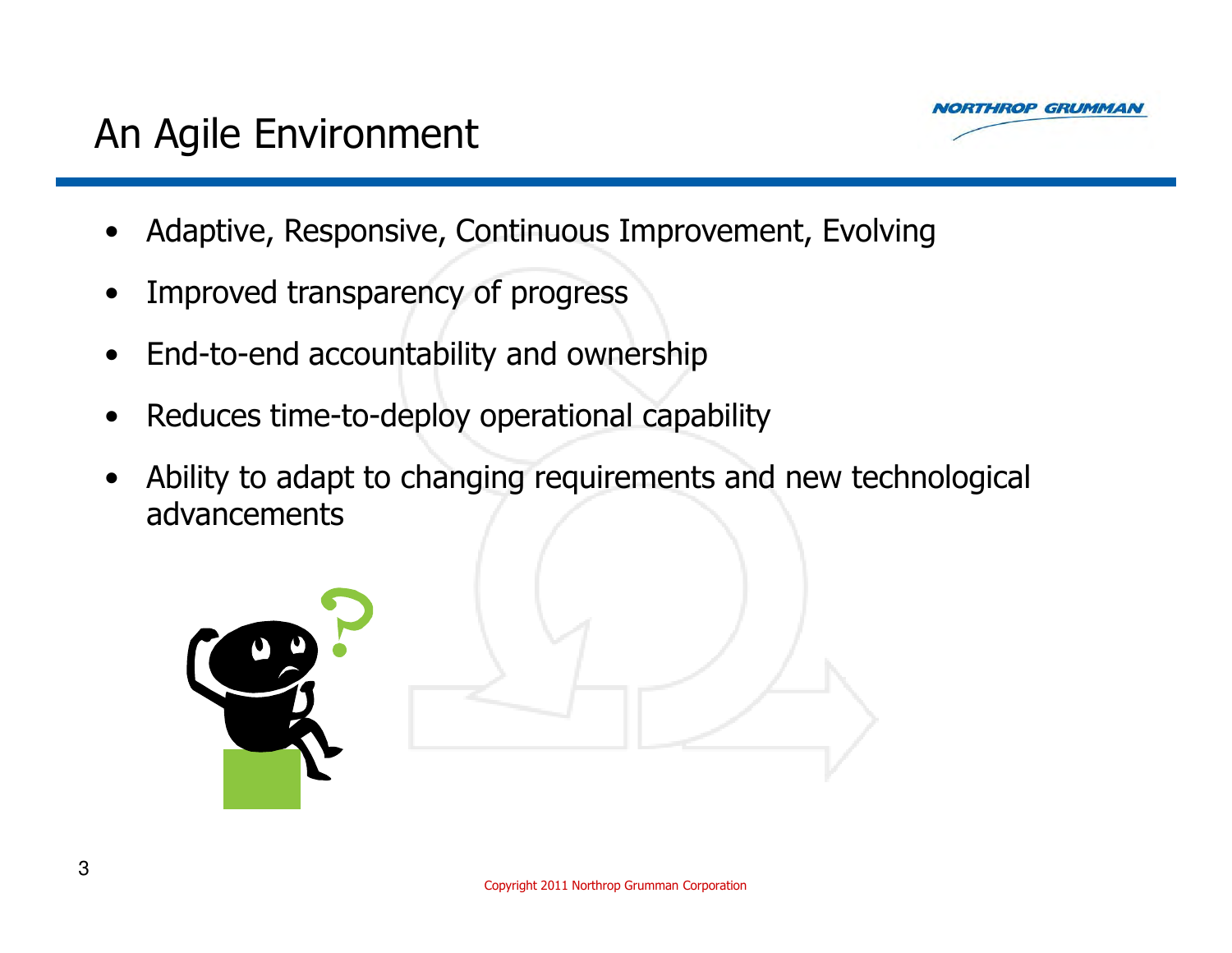# Building Practice on Principles





Adapted from: Implementing Lean Software Development: From Concept to Cash by Mary and Tom Poppendieck

Copyright 2011 Northrop Grumman Corporation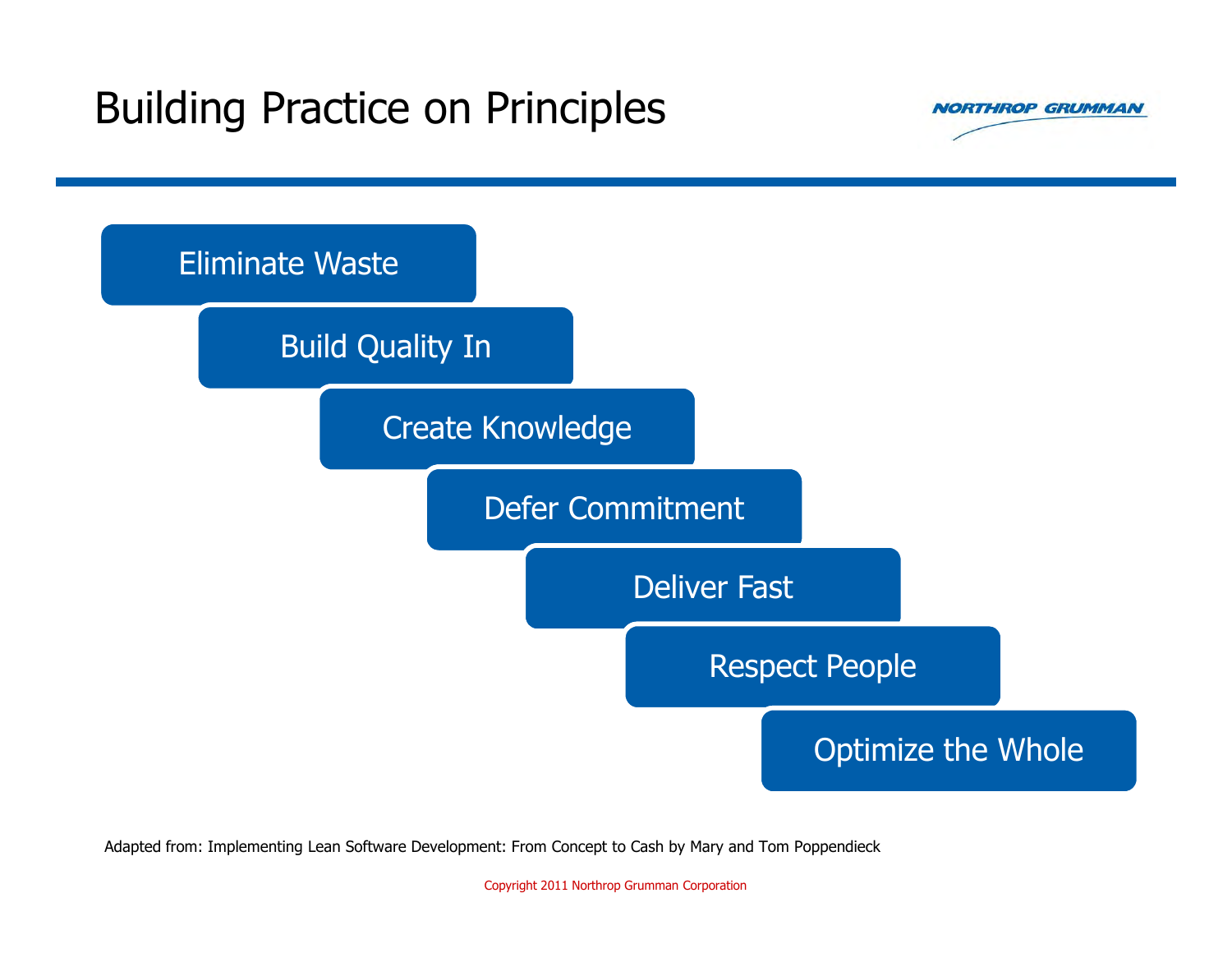

#### Deliver Value

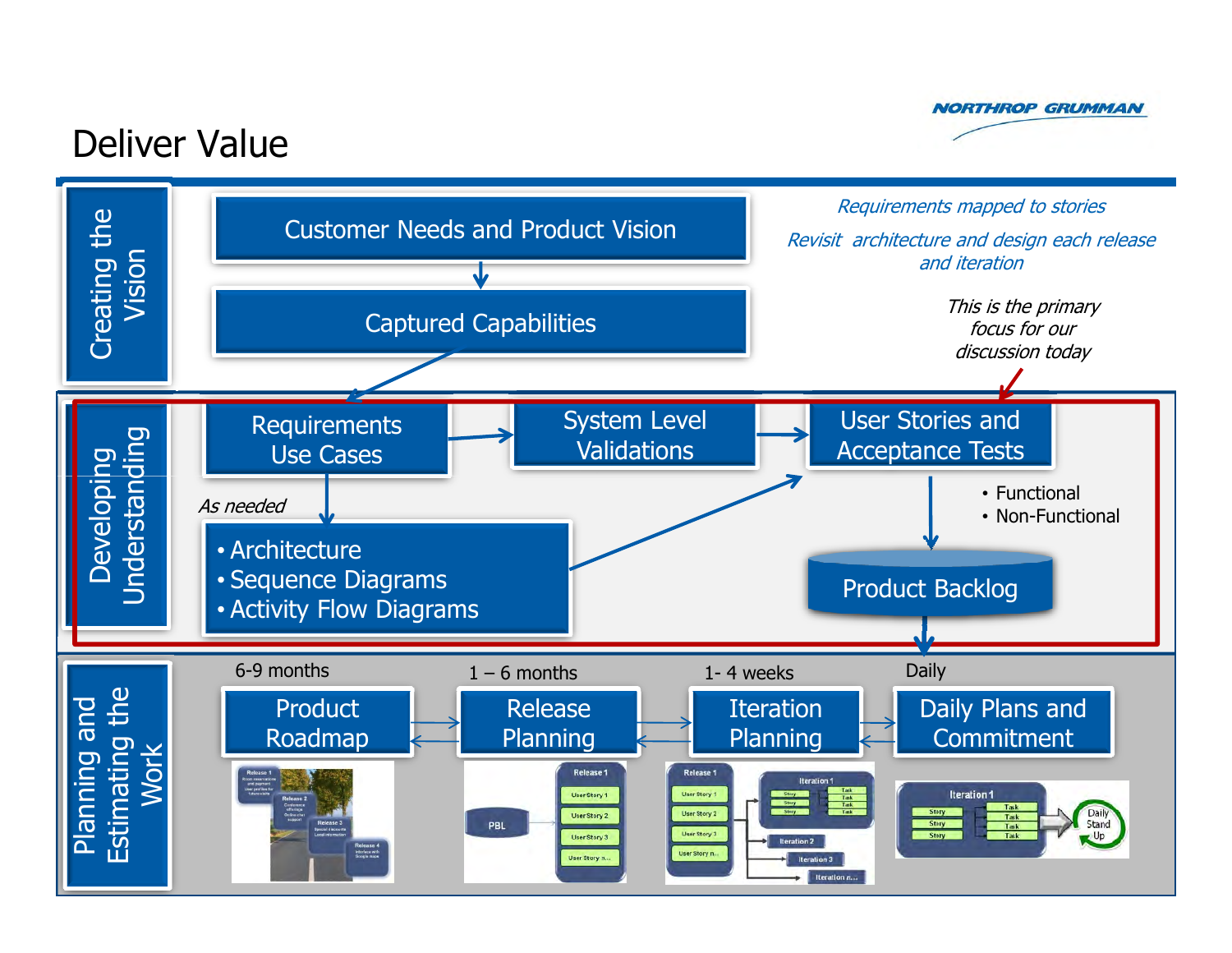

#### Use cases

- •"A use case is the specification of a set of actions performed by a system, which yields an observable result that is, typically, of value for one or more actors or other stakeholders of the system.... Use cases are a means for specifying required usages of a system. Typically, they are used to capture the requirements of a system, that is, what a system is supposed to do"<sup>1</sup>.
- • Agile methods emerged with a focus on user stories. User stories are similar to use cases but are:
	- Typically more fine-grained & smaller;
	-
	-

# - Not intended to specify requirements;<br>- More closely related to schedulable work.<br>**Do use cases have a place in Agile environments?**<br><sup>1</sup> OMG Unified Modeling Language (OMG UML), Superstructure, V2.1.2<br><sup>6</sup> 04/27/2011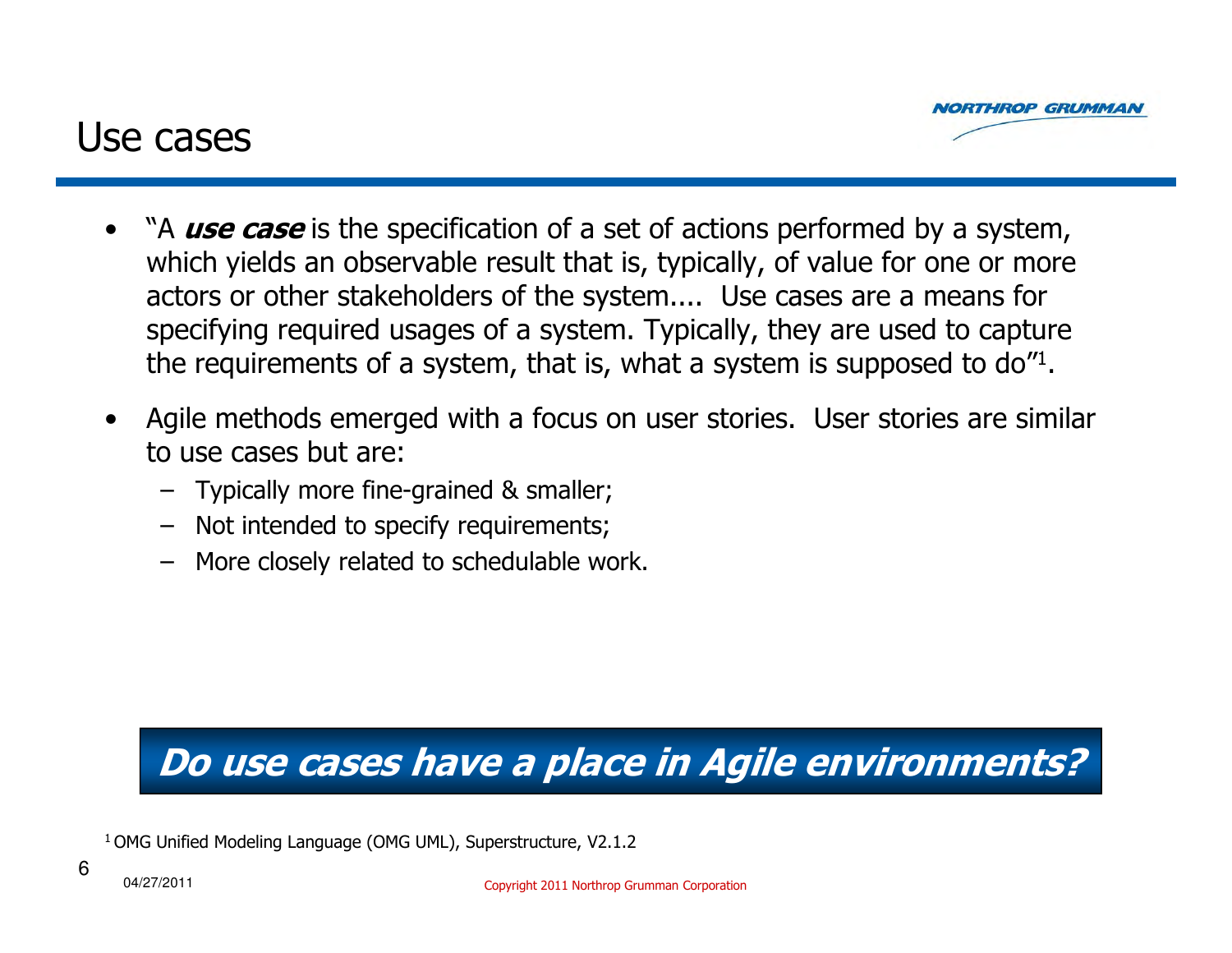#### Use Cases and User Stories

#### Why?

- • System behavior is described operationally from users' perspectives
	- Greatly reduces validation issues
- $\bullet$ Drives verification to focus on operationally-relevant cases

#### How?

- • In agile environments use cases are written "just-in-time" (for release planning) versus all up front
- $\bullet$  Using use cases in an Agile environment. Ask:
	- How much do we need to write at this time?
	- When do we need to write more?
	- –What is the fastest way to write/convey them?
	- Who benefits from more information or more detail? 1

# Both approaches can coexist

(2003). Allistair Cockburn. Agile Use Cases (Presentation).

7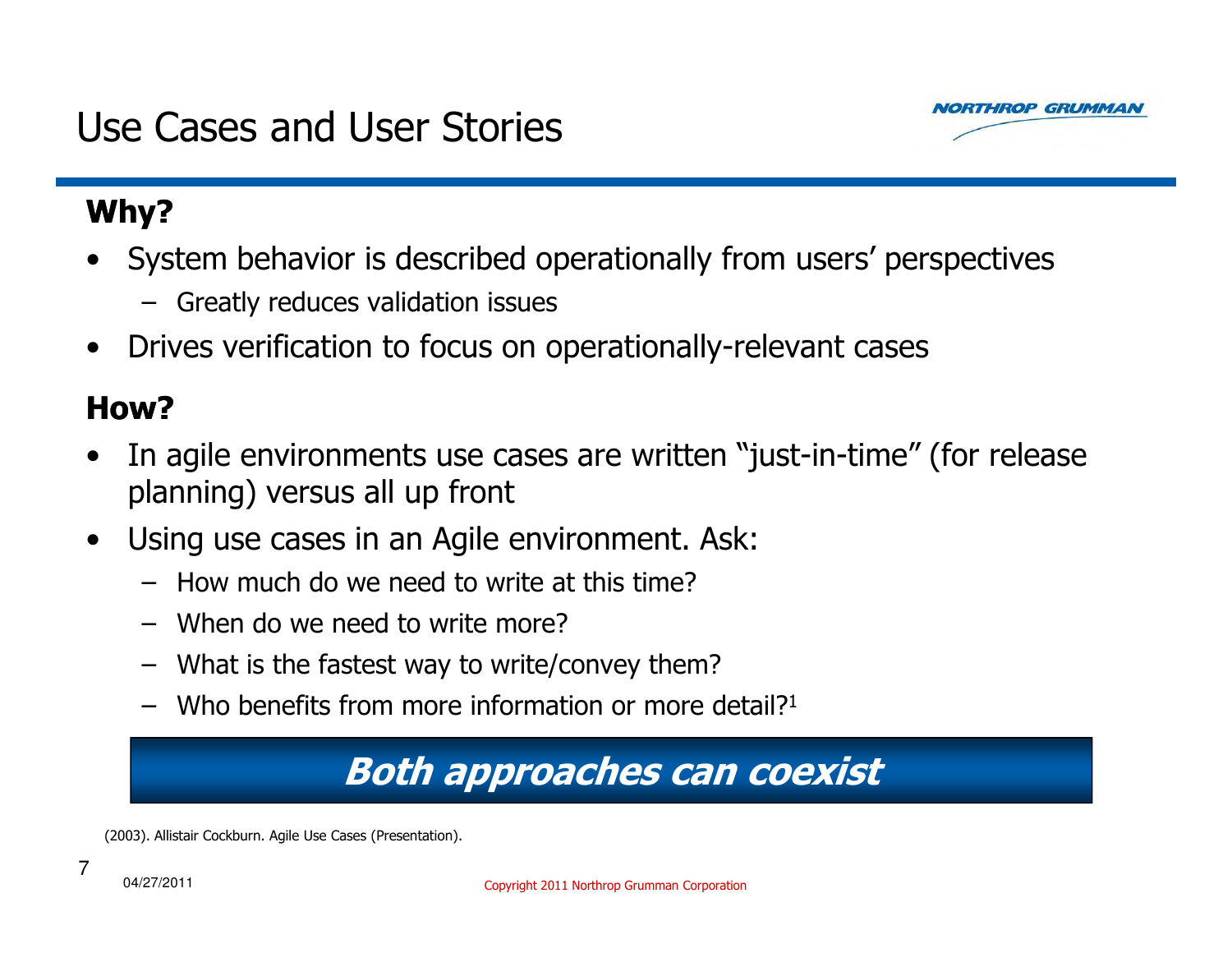

- $\bullet$ Written from the user perspective
- $\bullet$ Captures value to the customer/user (not the developer)
- $\bullet$ Emphasizes verbal communication and collaboration
- $\bullet$ The right size for estimating and planning (User Stories only)
- •Testable
- •Demonstrable

8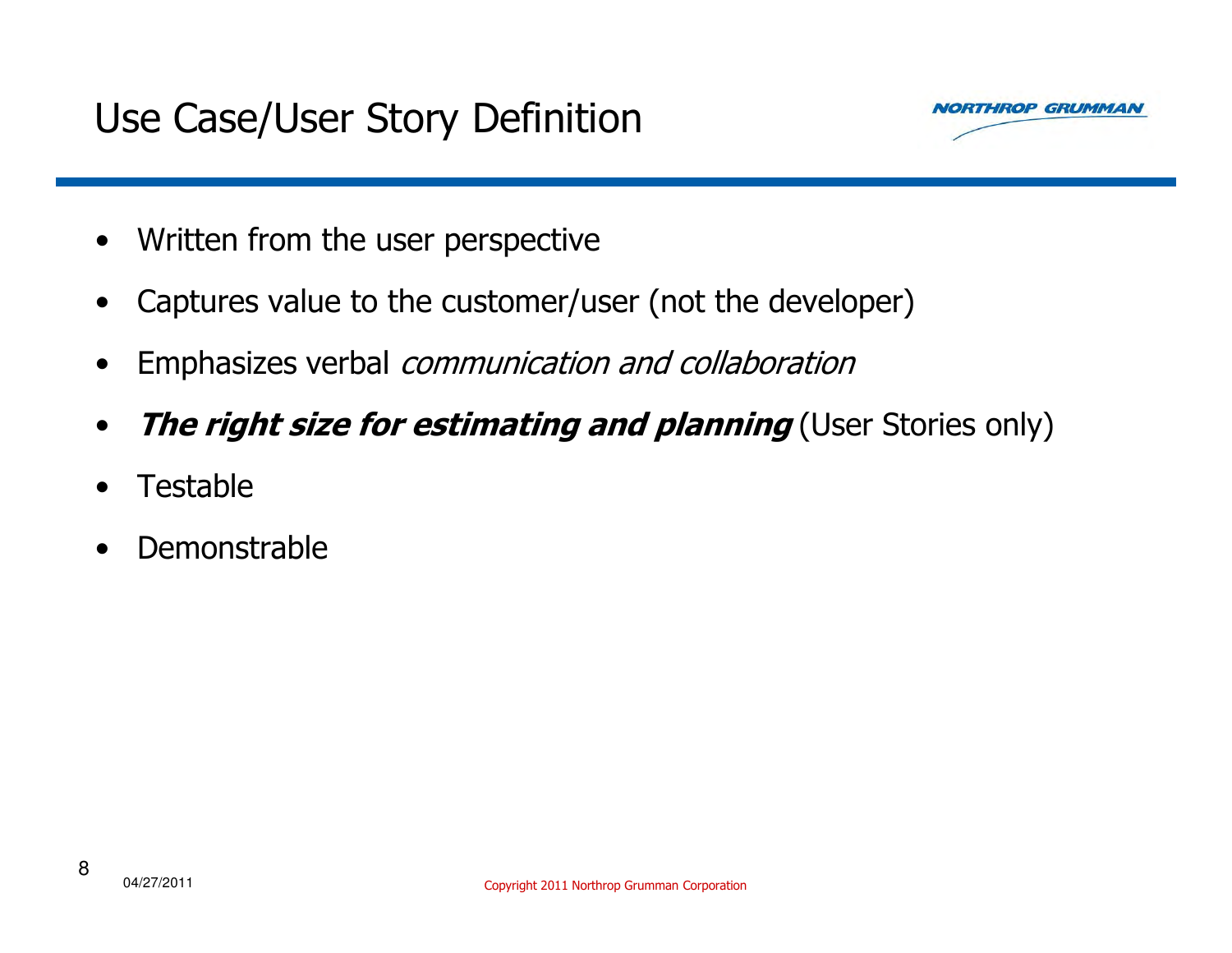# Agile Systems Engineering Ontology





•"Action" is a.k.a. "Step"•"Scenario" is a.k.a. "Flow"

04/27/20119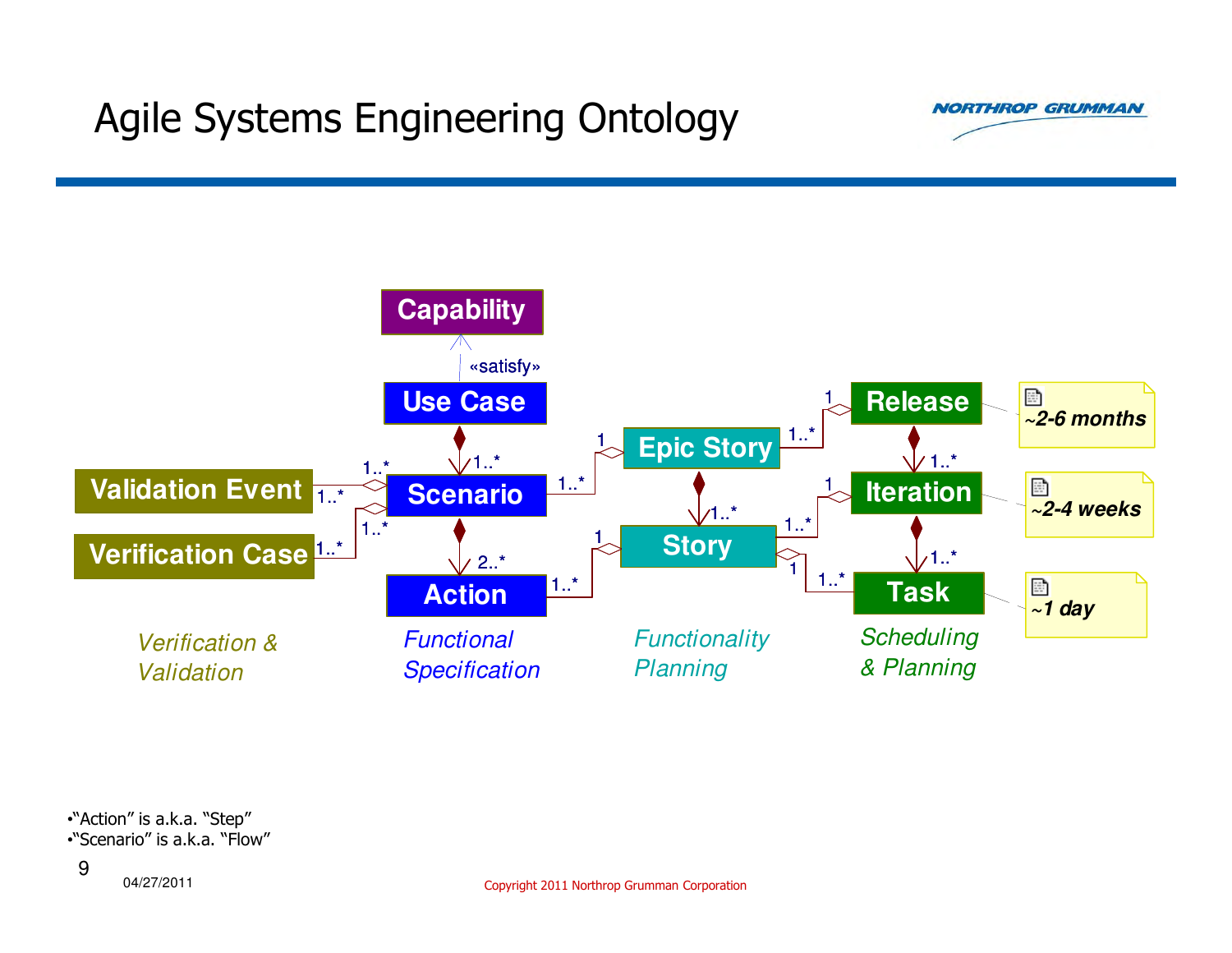#### Use Case to Scenario to User Story

**NORTHROP GRUMMAN** 



Copyright 2011 Northrop Grumman Corporation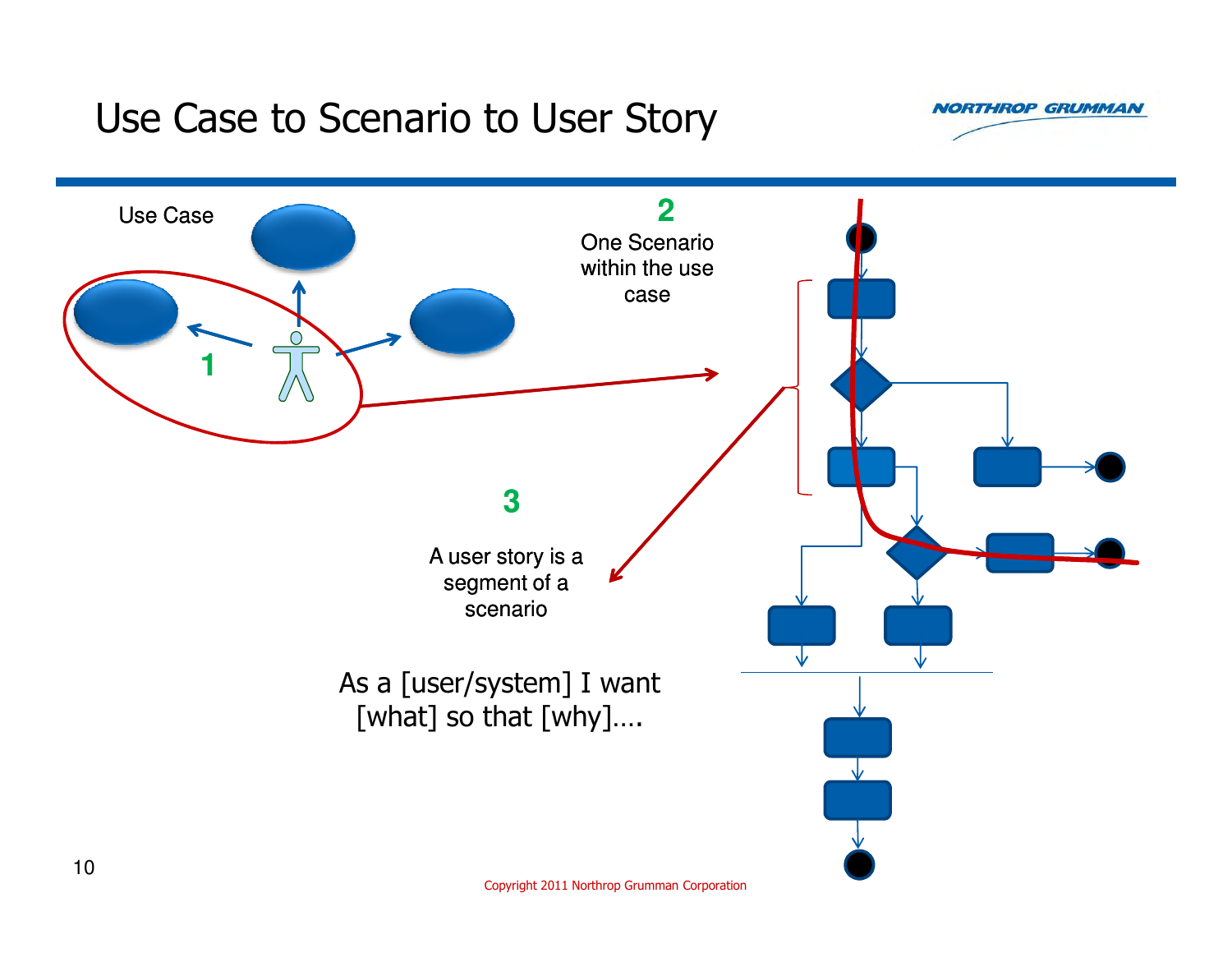# User Stories Convey MeaningExample of traditional approach shortcomings



#### IEEE 830 Software Req. Spec

1.The product shall have a gas engine.2.The product shall have four wheels.The product shall have a rubber tire mounted to each wheel3.The product shall have a steering wheel.4.The product shall have a steel body.

Reference: Mike Cohn, mountaingoatsoftware.comSource: Adapted from The Inmates are Running the Asylum by Alan Cooper. (1999)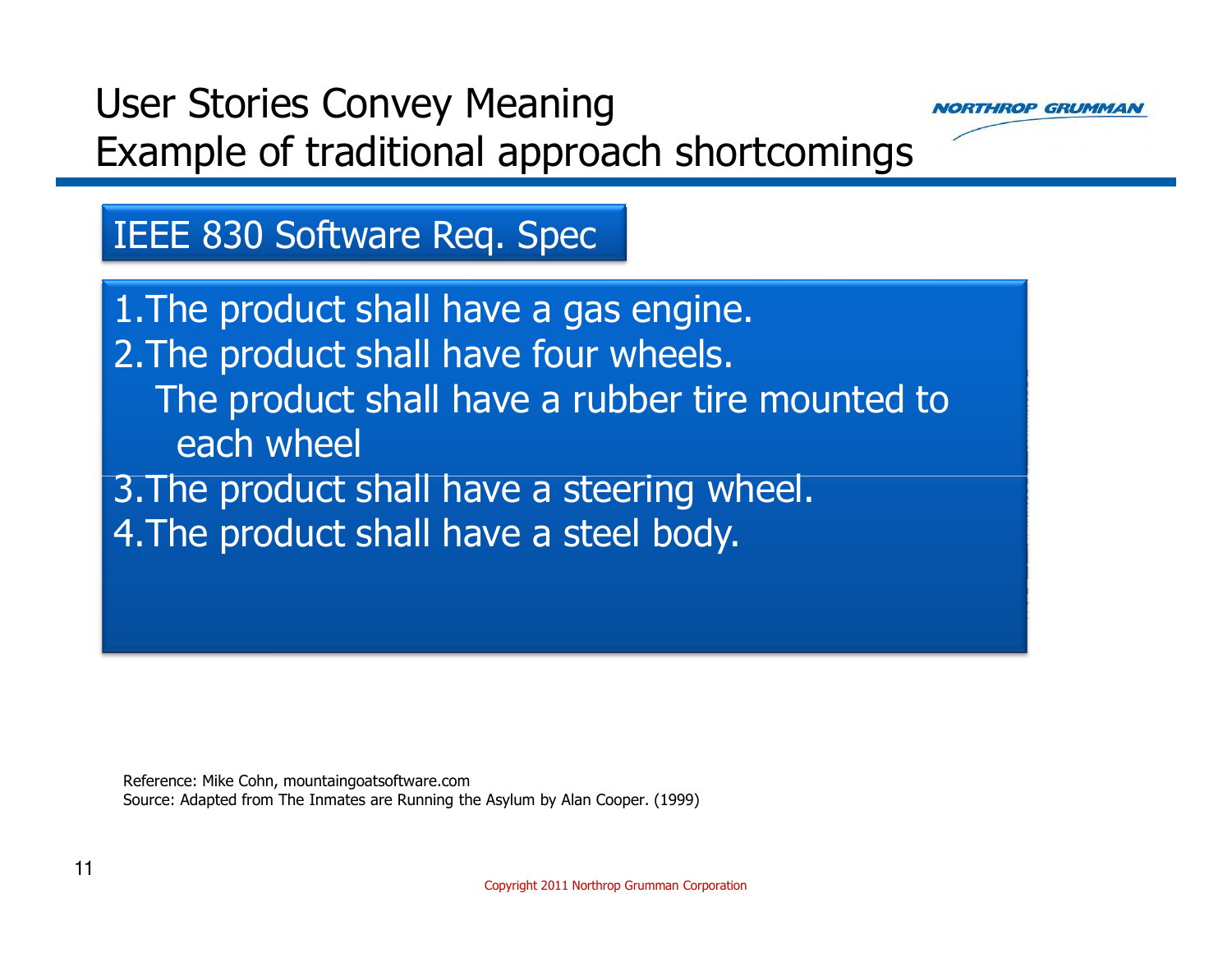

## User Stories Convey Meaning



As a <lawn service provider> I want to sit comfortably while mowing lawns.

Reference: Mike Cohn, mountaingoatsoftware.com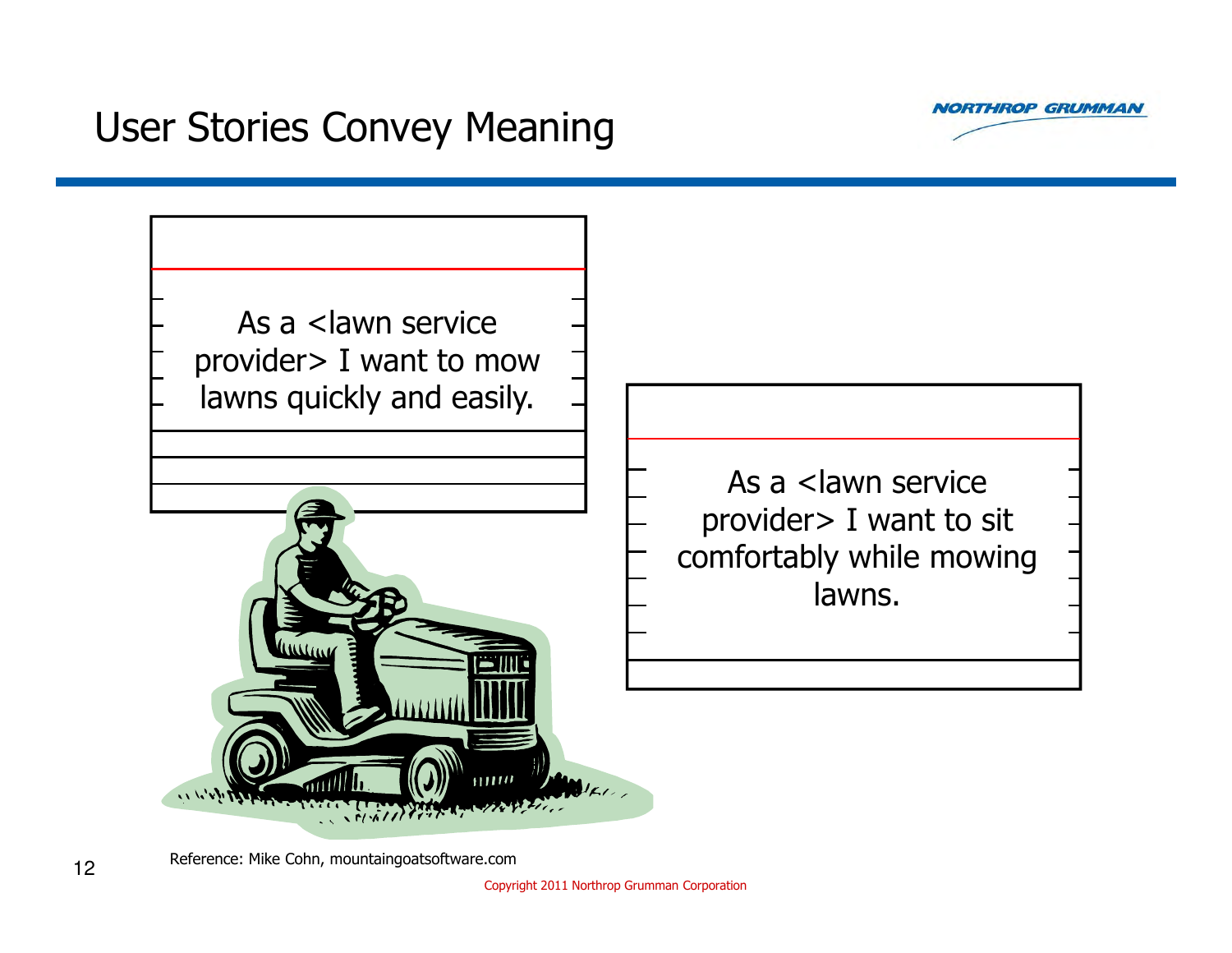

The system shall provide the capability for making hotel reservations.

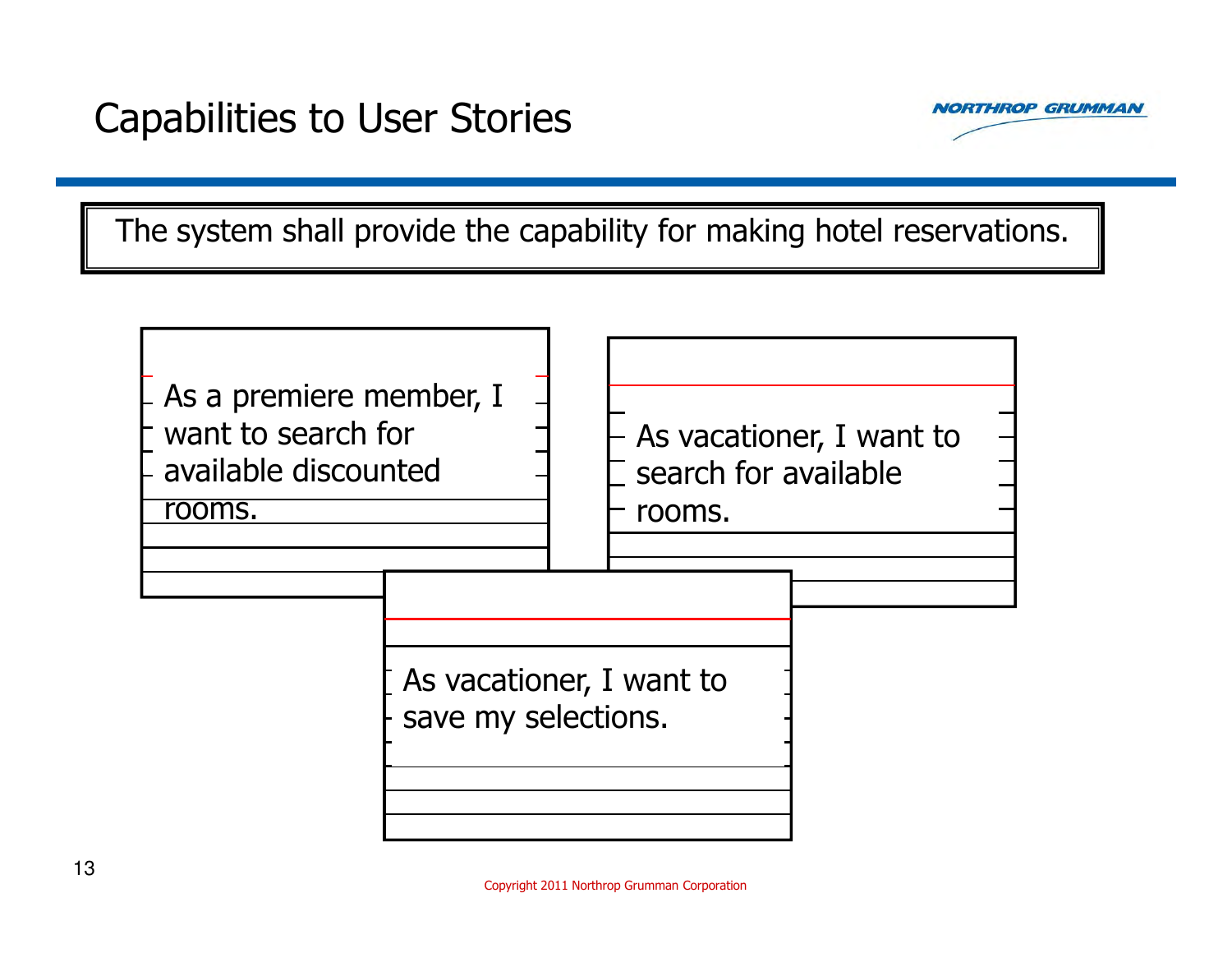

As a vacationer and user of the hotel website, I want the system to be available 99.99% of the time…

As vacationer, I want web pages to download in <4 seconds…

## Stories for non-functional requirements

As the hotel website owner, I want 10,000 concurrent users to be able to access the site at the same time with no impact to performance…

Describes system behavior or characteristics

Reference: Mike Cohn, mountaingoatsoftware.com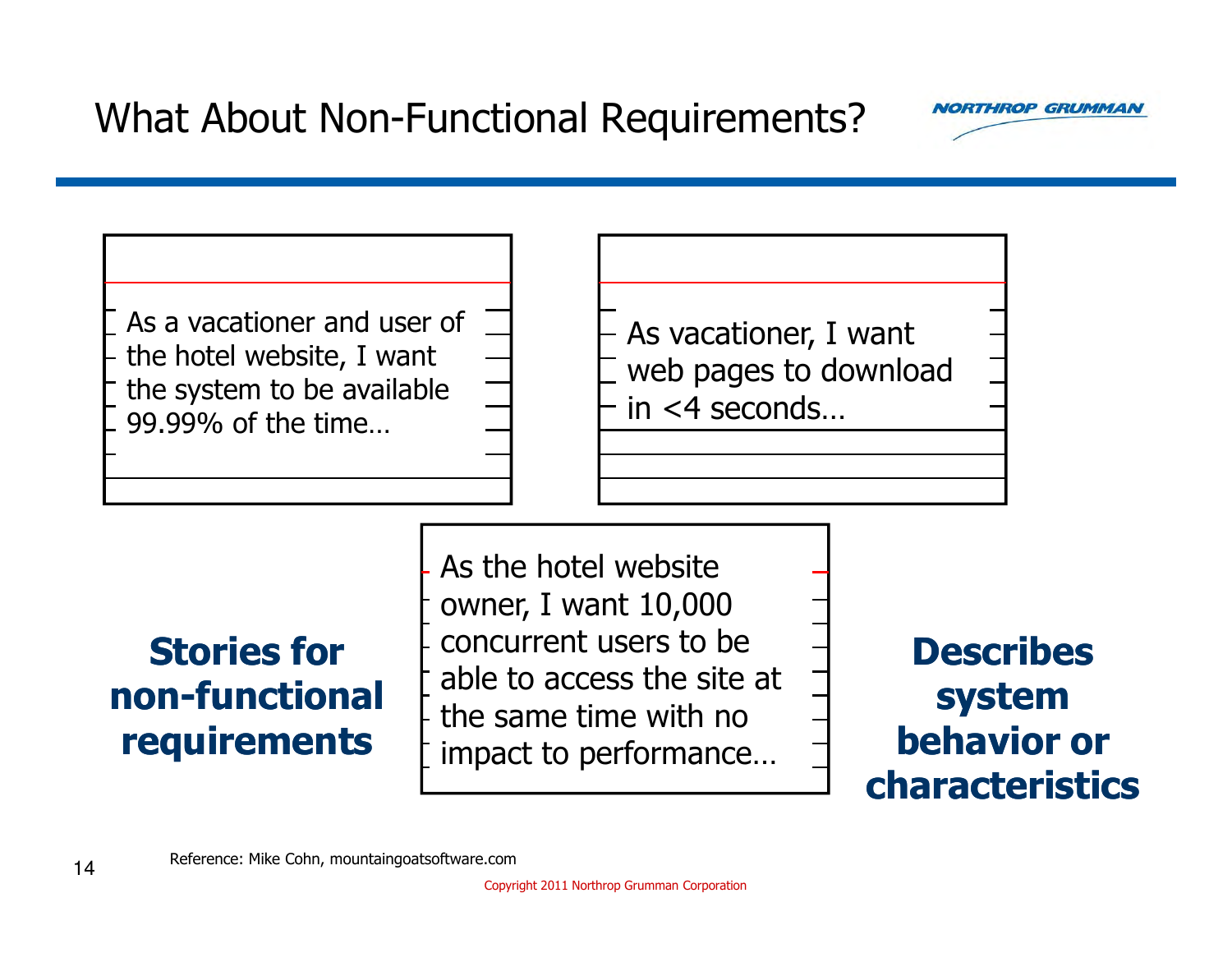

- • Why User Stories are preferred over traditional methods
	- Emphasizes verbal communications
	- Comprehensible by both customer and developer
	- The right size for planning<br>Merke well for iterative de
	- Works well for iterative development<br>Freeurases deferring detail until veu
	- Encourages deferring detail until you have the best understanding you<br>are going to have about what you really need are going to have about what you really need.
	- – Helps the Team understand to whom they are delivering certain functionality
	- Helps the Team understand when they are "done"
- $\bullet$  User Stories can be used with traditional requirements
	- Best to keep the requirements high level<br>A manning from requirements to users a
	- A mapping from requirements to users stories needs to be maintained, especially if requirements are part of the contract.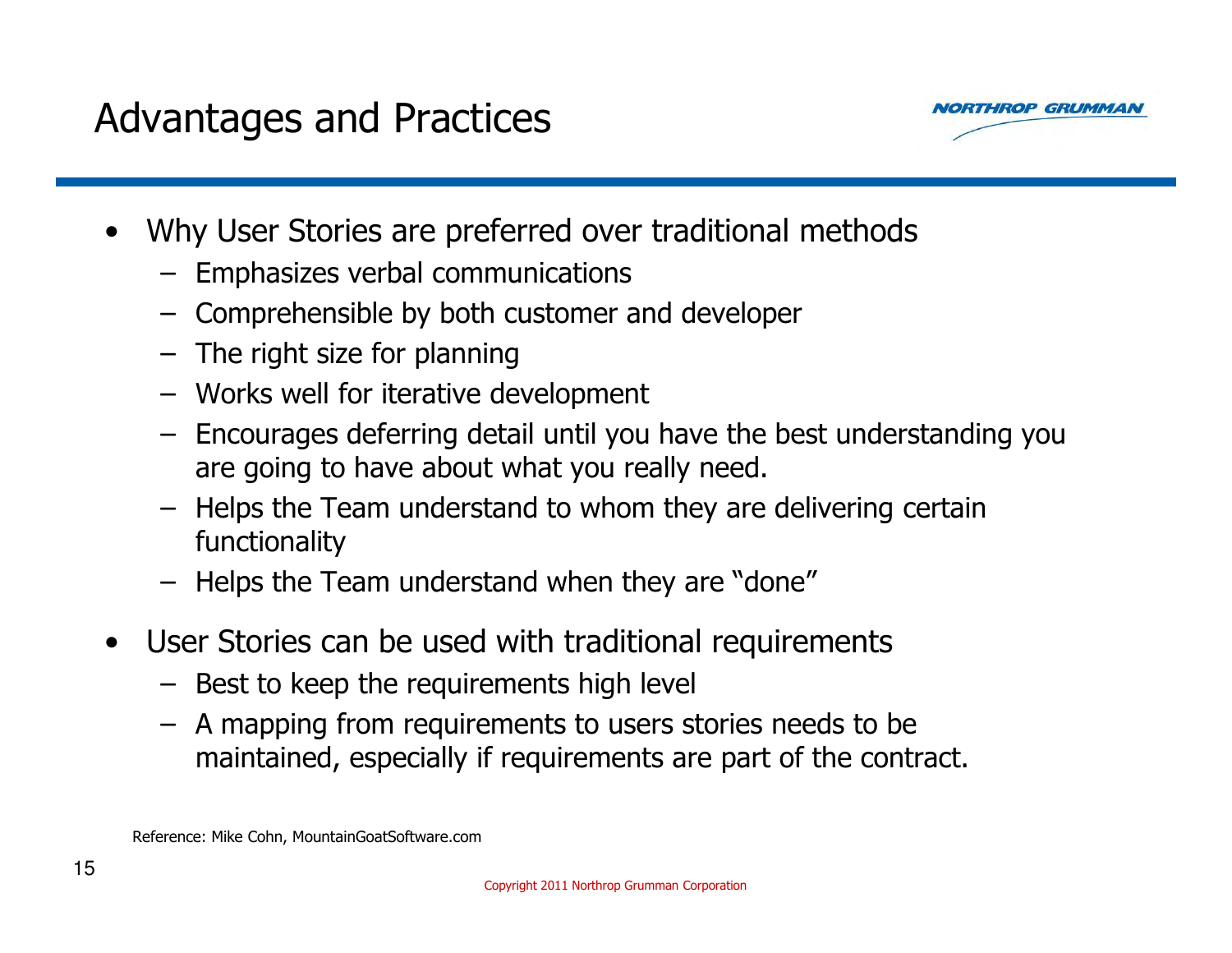

#### User Stories

- •A story is either "done" or "not done".
- • As stories are completed, the status of the high-level capability is updated (verified, partial…).
- $\bullet$ A set of tests is linked to each story and the high level requirement.
- $\bullet$ Each story has a set of test objectives and automated tests.
- •Stories are for communication and to better understand the work.



#### Focused on the Conversation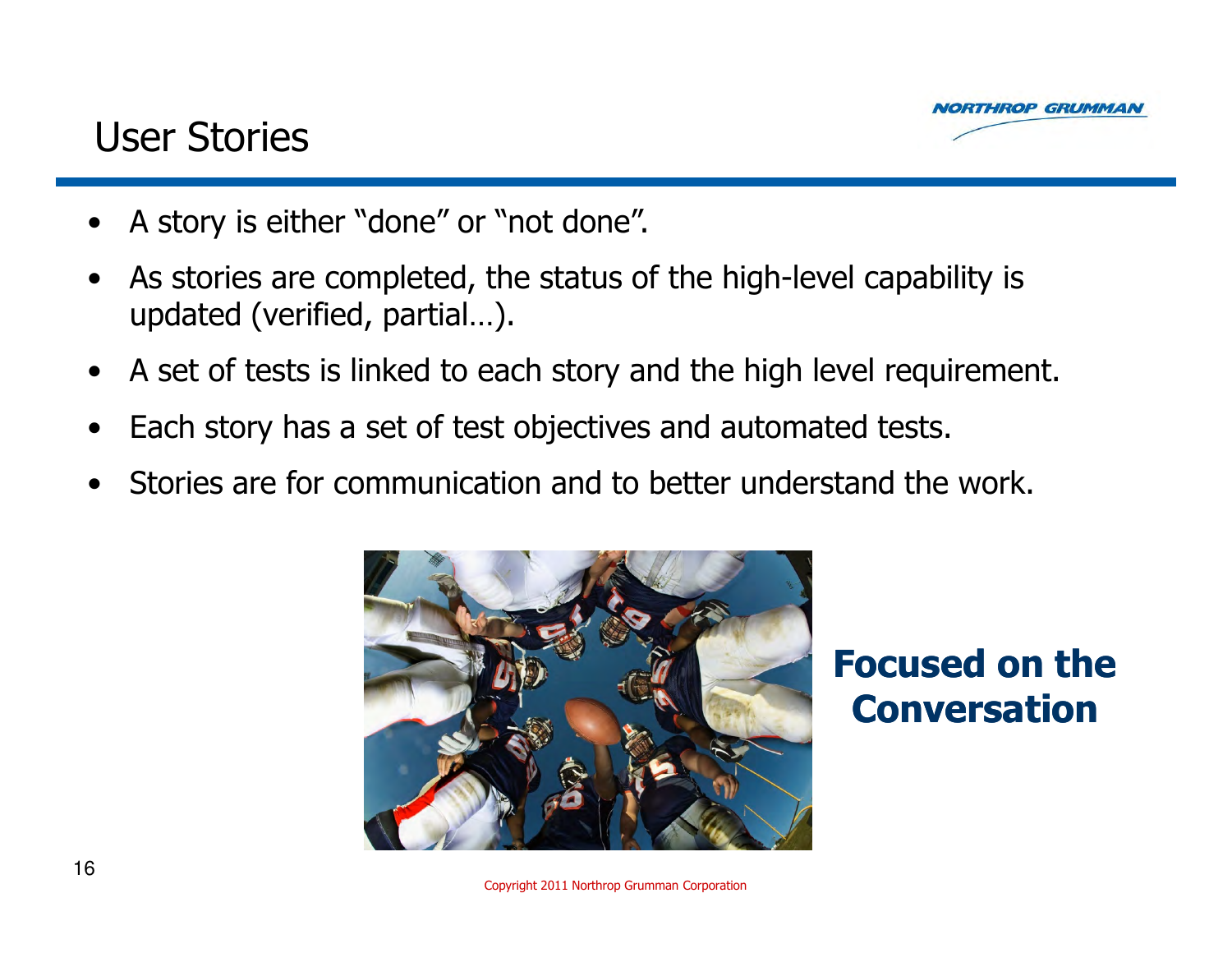# Release Plan, Iteration Plan, Daily Plan



Example: Hotel Website

#### Capability 1: Make Room Reservations

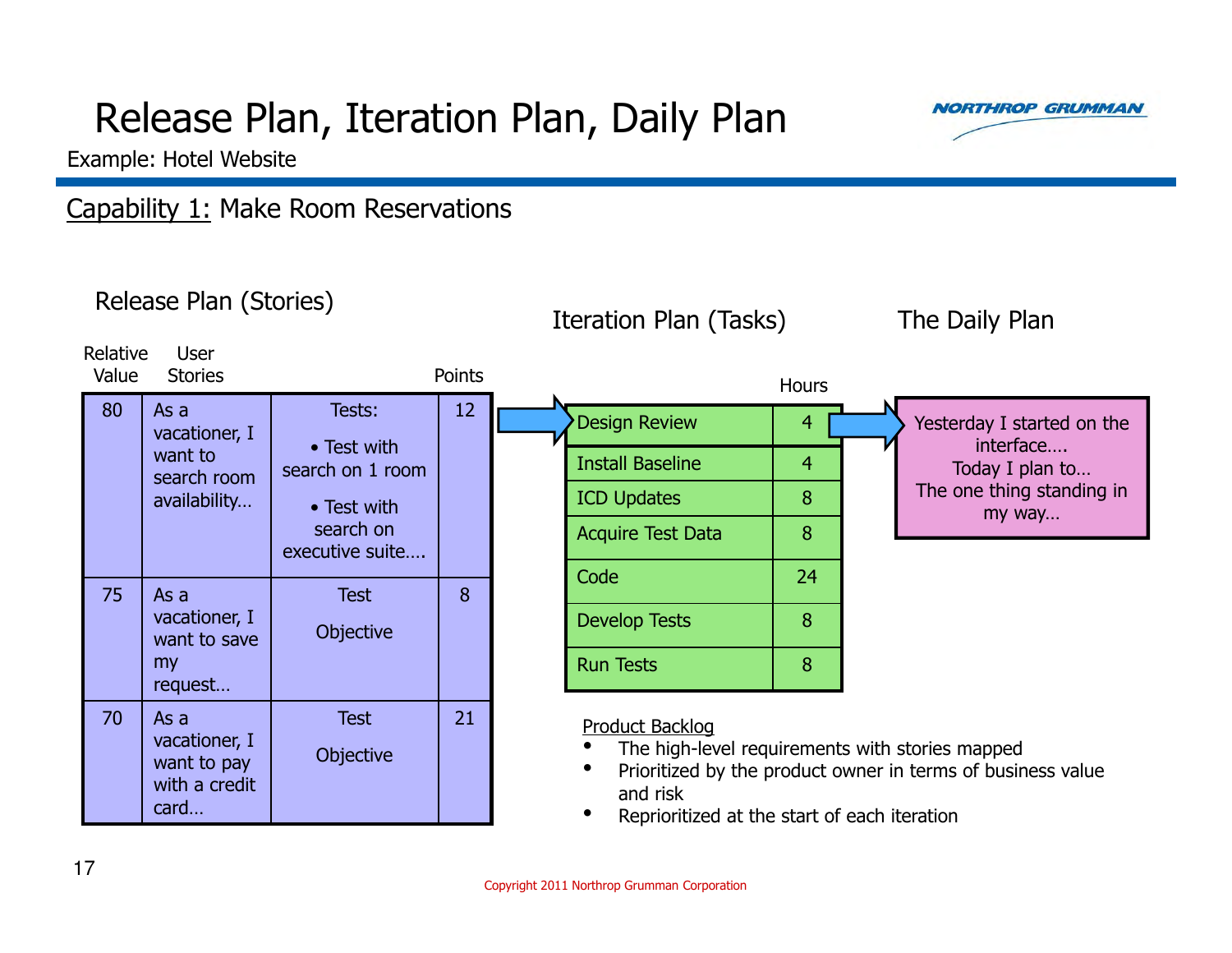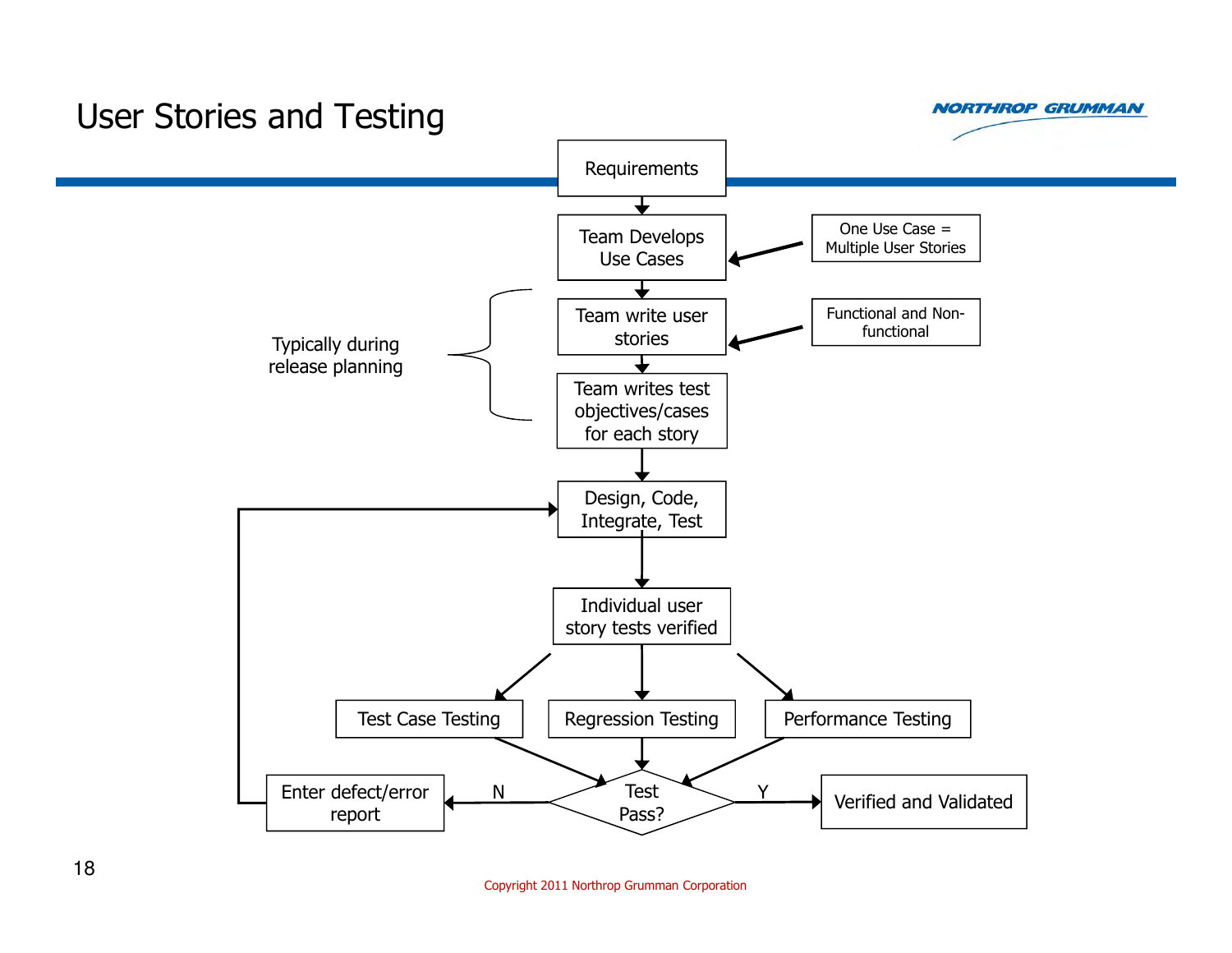

### The Iteration Demonstration and Acceptance

- •Transparency and information sharing
- **•** Team presents what it accomplished during the iteration •
- Typically takes the form of a demo of new features or underlying  $\bullet$ architecture
- Time-boxed  $\bullet$
- Whole team participates  $\bullet$
- •Feedback from stakeholders and users
- $\bullet$ User Stories validated and accepted



User Story Validation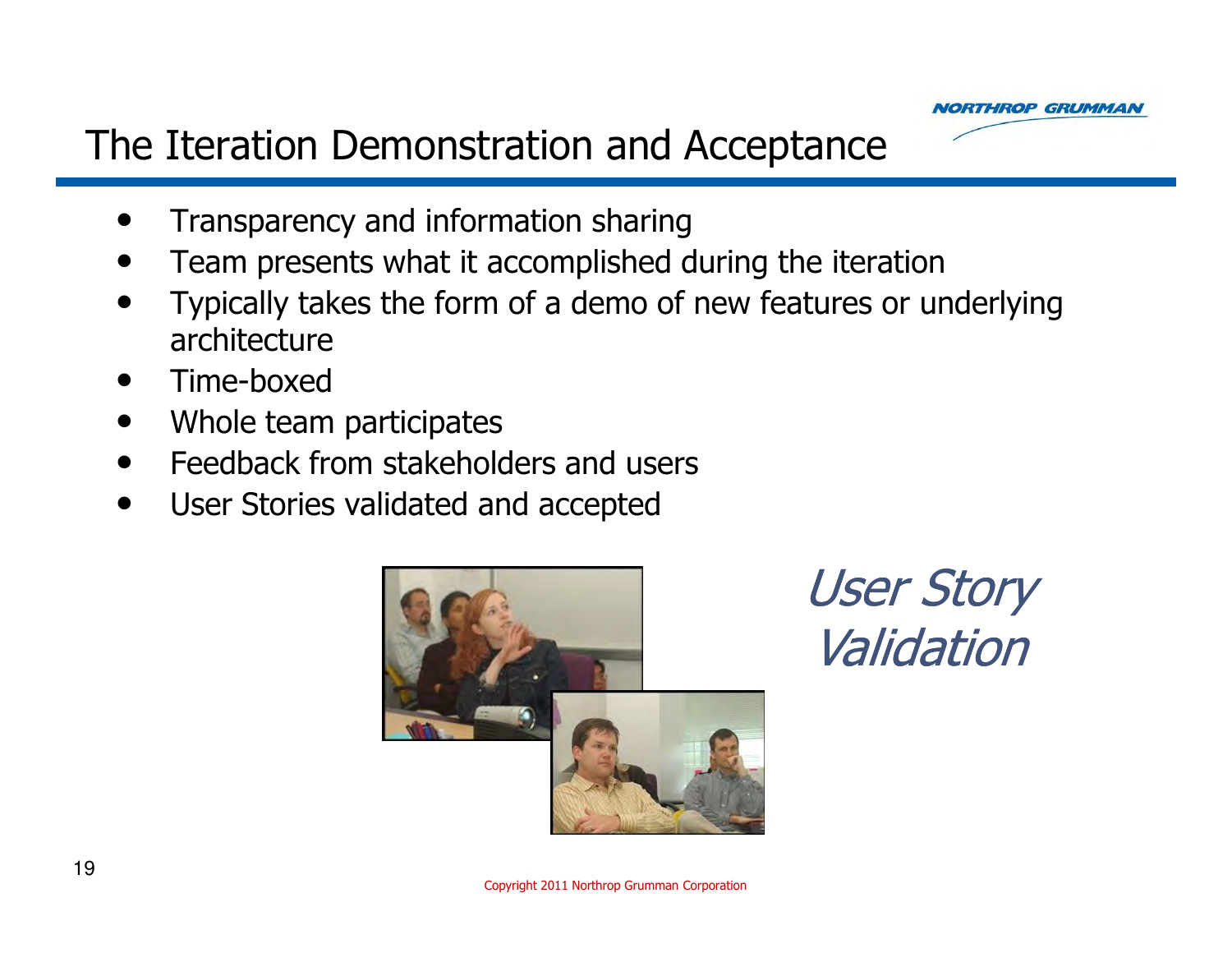



|   | А     | B<br><b>Project Requirements</b>                                                                                            | C.       |                      |                  | <b>Stories</b>        |                                                                     | G                                                                          | N           | o                                                                                                                       | Ζ          | AA                                                       |
|---|-------|-----------------------------------------------------------------------------------------------------------------------------|----------|----------------------|------------------|-----------------------|---------------------------------------------------------------------|----------------------------------------------------------------------------|-------------|-------------------------------------------------------------------------------------------------------------------------|------------|----------------------------------------------------------|
| 2 | SS ID | Text                                                                                                                        |          | Verification Summary | <b>Iteration</b> | Σ<br><b>Iteration</b> | help<br>user<br>anline<br>ò,<br>want tobrowses<br>ન<br>T<br>FD 0032 | Metadata Result on 2D Map<br>a user<br>E)<br>display<br>FD 0077<br>want to | Iteration 3 | ang<br>monitor system health<br>want to<br>As an<br>status and derive<br>administrator<br>FD 0005 (V)<br>Aav arlability | teration 4 | <b>information</b><br>卤<br>site<br>$(1)$ The<br>location |
| з |       | SS-19712 <sup>1</sup> (U) The SYSTEM shall provide a<br>detailed online help capability that<br>is context sensitive.       | Verified |                      |                  |                       |                                                                     |                                                                            |             |                                                                                                                         |            |                                                          |
|   |       | SS-19714 (U) The SYSTEM chall provide an<br>environment to support the online<br>help capability from content<br>providers. | Verified |                      |                  |                       | X                                                                   |                                                                            |             |                                                                                                                         |            |                                                          |

• Requirement to<br>story manning story mapping

• Requirement to Story to Test to Verification

|             |                                                                                                                                                                                                                                                                                                                                                     | м                           | ο                      | P                      |  |  |  |
|-------------|-----------------------------------------------------------------------------------------------------------------------------------------------------------------------------------------------------------------------------------------------------------------------------------------------------------------------------------------------------|-----------------------------|------------------------|------------------------|--|--|--|
| Requirement |                                                                                                                                                                                                                                                                                                                                                     |                             |                        |                        |  |  |  |
| ID          | Text                                                                                                                                                                                                                                                                                                                                                | <b>Spec Paragraph</b>       | Test                   | Verification<br>Method |  |  |  |
| SS-19707    | DV <sub>1</sub> The SYSTEM shall collect and maintain<br>metrics on the number of users logged in on<br>the system: Total number, average daily,<br>maximin simultaneously logged on, daily<br>totals of users logged in by organization.                                                                                                           | 3.1.1.6, (U) Infrastructure | <b>Test Objectives</b> | Analysis               |  |  |  |
| SS-19709    | (U) The SYSTEM shall collect and maintain.<br>metrics on the number, size and type of<br>queries successfully and non-successfully<br>executed by the system: Number, size and<br>type of queries successfully and non-<br>successfully executed; totals by day/month;<br>average daily numbers; maximin number, max-<br>number simultaneously run. | 31.1.6, (U) Infrastructure  | <b>Test Objectives</b> | Analysis               |  |  |  |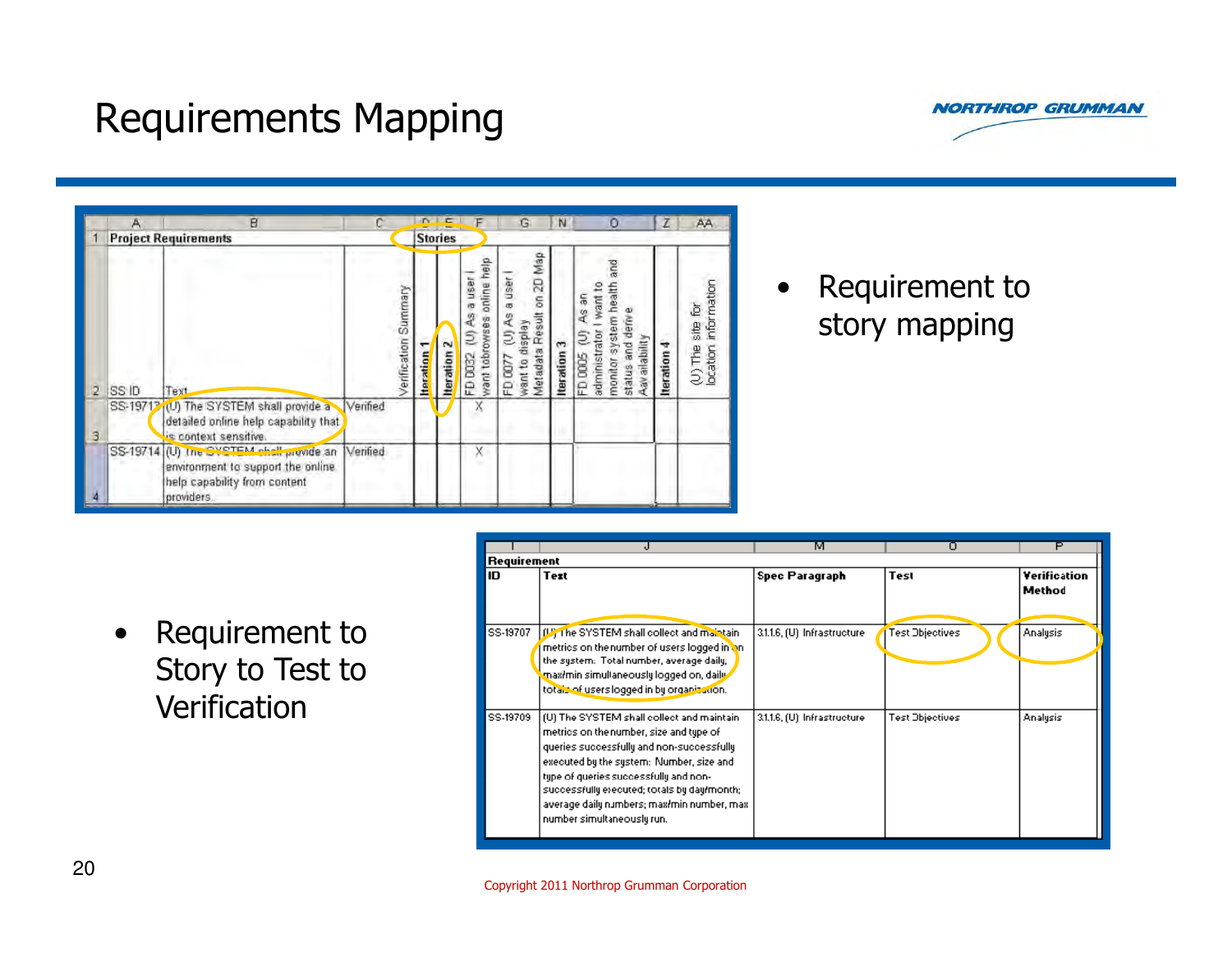**NORTHROP GRUMMAN** 

# Monitoring Progress: Product Burndown



A team's product burndown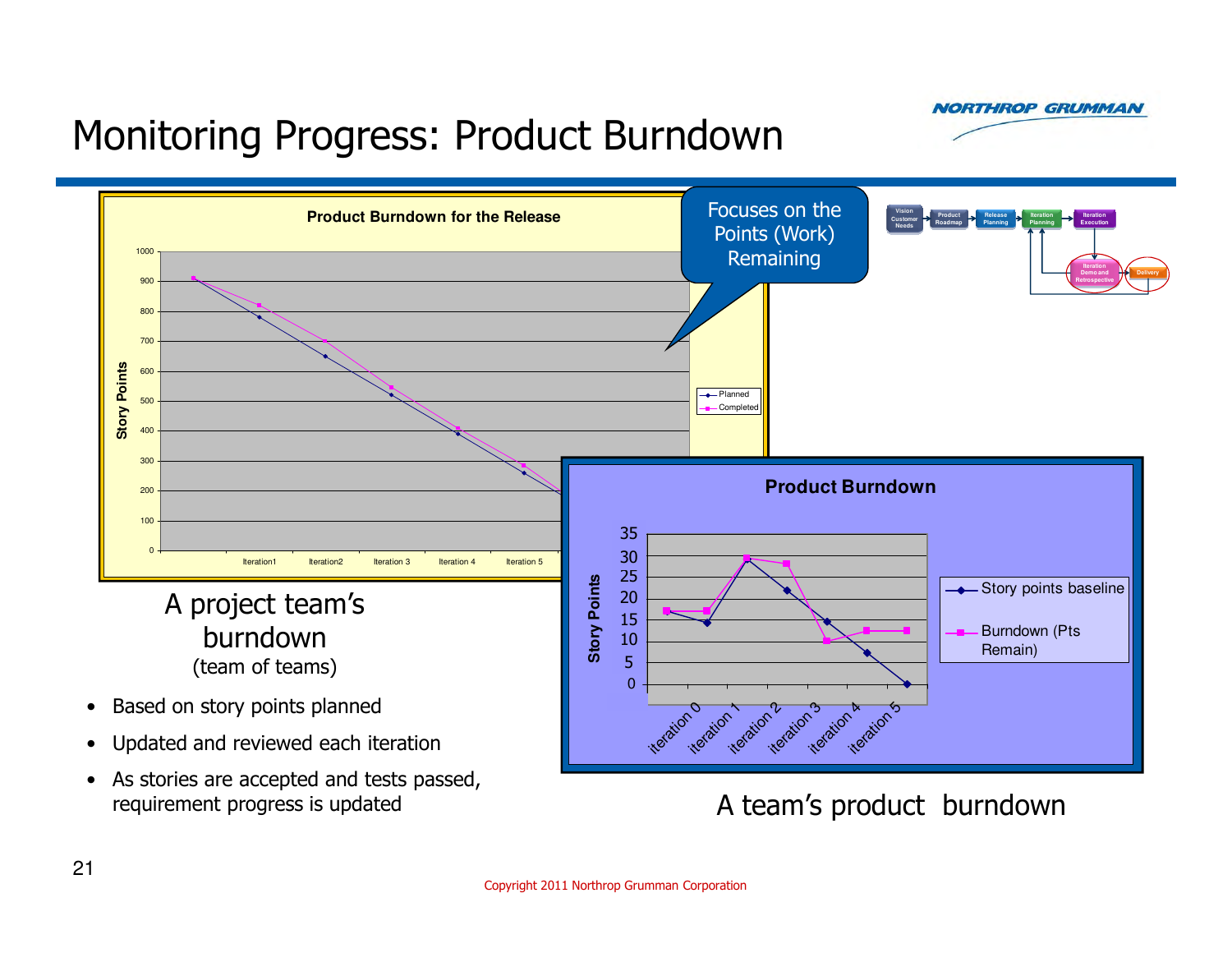

### Summary: Bringing It Together

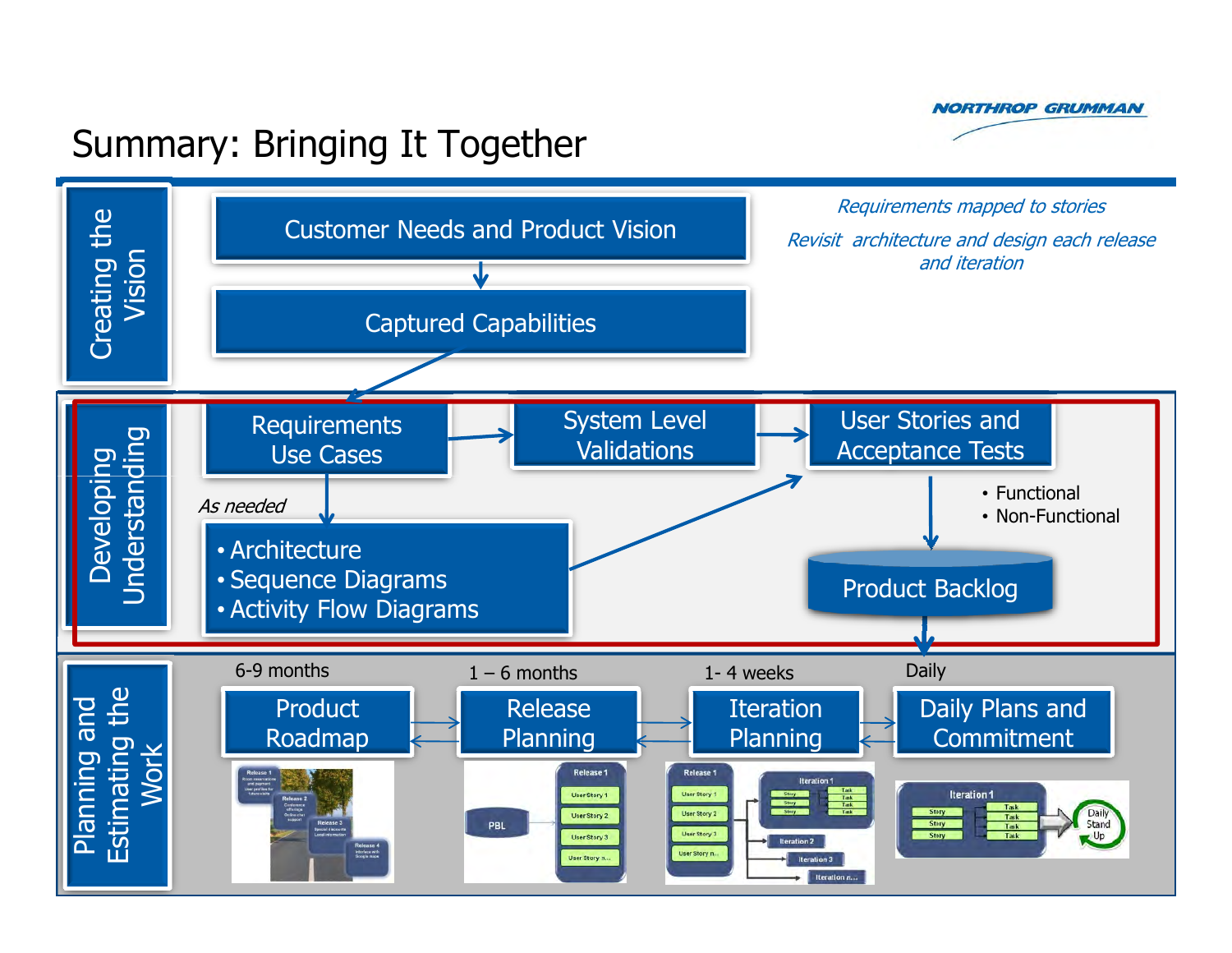

#### Final Notes

- $\bullet$  Requirements and User Stories
	- High level requirements can be mapped to user stories
	- User stories convey understanding (user, need, why)
	- User stories create the Product Backlog
- $\bullet$  Requirements Analysis and Design
	- – Upfront requirement analysis is done during release planning for the capabilities being delivered in that release
	- Designs are developed/built upon each iteration<br>– Design reviews for user stories are part of the s –
	- Design reviews for user stories are part of the story's tasks and are done as needed
- $\bullet$  Requirements Priorities and Changes
	- –Requirements and user stories may be reprioritized
	- –Contract modifications may be needed, but would not be done every iteration
- $\bullet$  Requirements and Tests
	- –High level requirements (end-to-end capabilities) have tests and each user story has tests.
- $\bullet$  People
	- Systems engineers part of the team<br>– Those responsible for performing th
	- Those responsible for performing the end-to-end capabilities testing should be part of team<br>planning and reqular collaboration planning and regular collaboration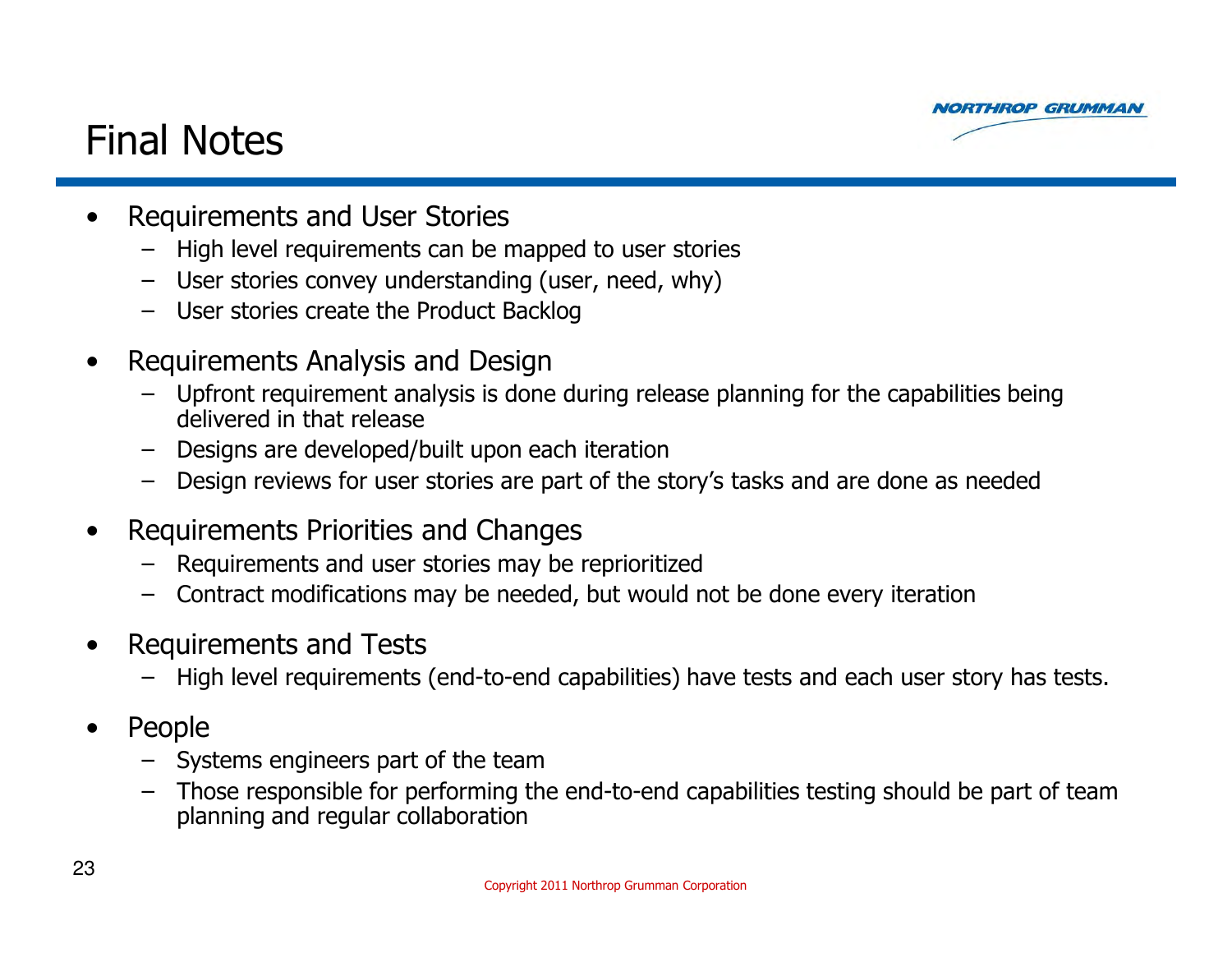# References and Recommended Readings



| <b>Agile Requirements and Collaboration</b> |                                    |  |  |  |  |
|---------------------------------------------|------------------------------------|--|--|--|--|
| Requirements by Collaboration               | Ellen Gottesdiener, EBG Consulting |  |  |  |  |
| <b>Collaboration Explained</b>              | Jean Tabaka, Rally Software        |  |  |  |  |
| <b>User Stories Applied</b>                 | Mike Cohn                          |  |  |  |  |
| <b>Agile Development Practices</b>          |                                    |  |  |  |  |
| <b>Agile Software Requirements</b>          | Dean Leffingwell                   |  |  |  |  |
| Agile Software Development with Scrum       | Ken Schwaber and Mike Beedle       |  |  |  |  |
| <b>Agile Testing</b>                        | Lisa Crispin and Janet Gregory     |  |  |  |  |
| Agile Estimating and Planning               | Mike Cohn                          |  |  |  |  |